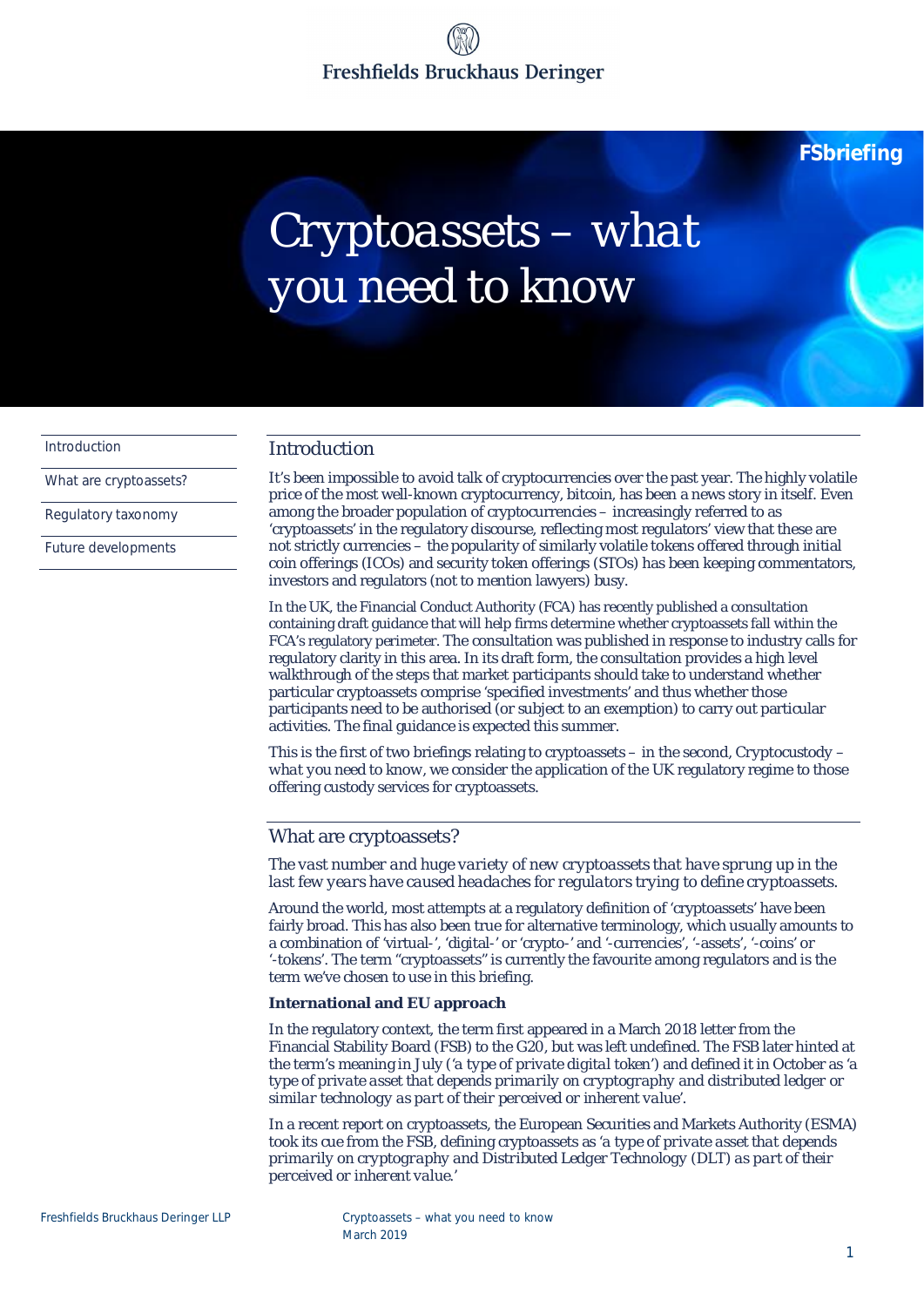**UK approach**

While the international definitions portray the essential elements of a cryptoasset, a more comprehensive definition was put forward last year by the UK's Cryptoassets Taskforce (the Taskforce, consisting of HM Treasury, the FCA and the Bank of England) and has been adopted in the FCA's recent consultation paper. In the UK regulators' view, a cryptoasset is:

*'a cryptographically secured digital representation of value or contractual rights that uses some type of DLT and can be transferred, stored or traded electronically. Examples of cryptoassets include bitcoin and litecoin (and other "cryptocurrencies"), and those issued through the Initial Coin Offering (ICO) process, often referred to as "tokens".'*

This definition builds upon the FCA's previous definition, used for the purposes of its *Dear CEO* letter about cryptoassets and financial crime. In the letter, the FCA used the term 'cryptoassets' to refer to '*any publicly available electronic medium of exchange that features a distributed ledger and a decentralised system for exchanging value (such as bitcoin or ether).*' The Taskforce's addition of a limb of the definition that relates to ICOs reflects the growing popularity of the use of ICOs for company funding, and a desire to bring the resulting cryptoassets within the regulatory perimeter.

*Technologically speaking*, in their simplest form, cryptoassets are mathematical codes representing an amount of a virtual asset. They can be recognised and verified by users of a (public) platform using distributed ledger technology (DLT) as belonging to a particular address. A holder of a cryptoasset will typically have an address to which cryptoassets can be sent (referred to as a *public key*) and a form of passcode (known as a *private key*) that allows cryptoassets to be extracted from that address. The private key is required to control and affect a transfer of cryptoassets to another user of the DLT system.

The public and private keys which allow holders to send and receive cryptoassets can be held on a *digital wallet*. Strictly speaking, the cryptoasset itself is not typically held *in* the digital wallet; rather it is stored and maintained in the DLT system.

### Regulatory taxonomy

*Regulators' broad definitions of cryptoassets mean that not all cryptoassets are created equal – some may be subject to significant regulatory scrutiny, while others could escape regulators' gaze altogether.*

Within the broad definitions set out above, both ESMA and the Taskforce have identified three types of cryptoassets (styled by ESMA as 'investment-type', 'utility-type' and 'payment-type' cryptoassets):

- · *security tokens*, which provide rights to ownership, repayment of a specific sum of money, or rights to a share in future profits (among others). In an attempt to line up the taxonomy of cryptoassets with the existing regulatory perimeter, the Taskforce defines security tokens as those cryptoassets that amount to specified investments under the Regulated Activities Order (RAO). These cryptoassets may also be financial instruments and thus fall into the EU's revised Markets in Financial Instruments Directive (MiFID 2) regime, as well as other EU financial markets legislation;
- · *utility tokens*, which provide a right to a particular product or service (other than products or services that would bring tokens in scope of the RAO or MiFID 2); and
- · *exchange tokens*, which are designed as digital alternatives to currencies (and, therefore, do not give rise to rights or access in the same way as security or utility tokens) and may be used as a means of exchange or for investment. These cryptoassets are often referred to as cryptocurrencies. However, the Bank of England, in line with many other G20 central banks, has confirmed that exchange tokens do not constitute currency or money (hence the Taskforce's use of the moniker 'exchange token' rather than 'cryptocurrency').

Not all cryptoassets are created equal… security tokens may be financial instruments under the EU's MiFID 2 rules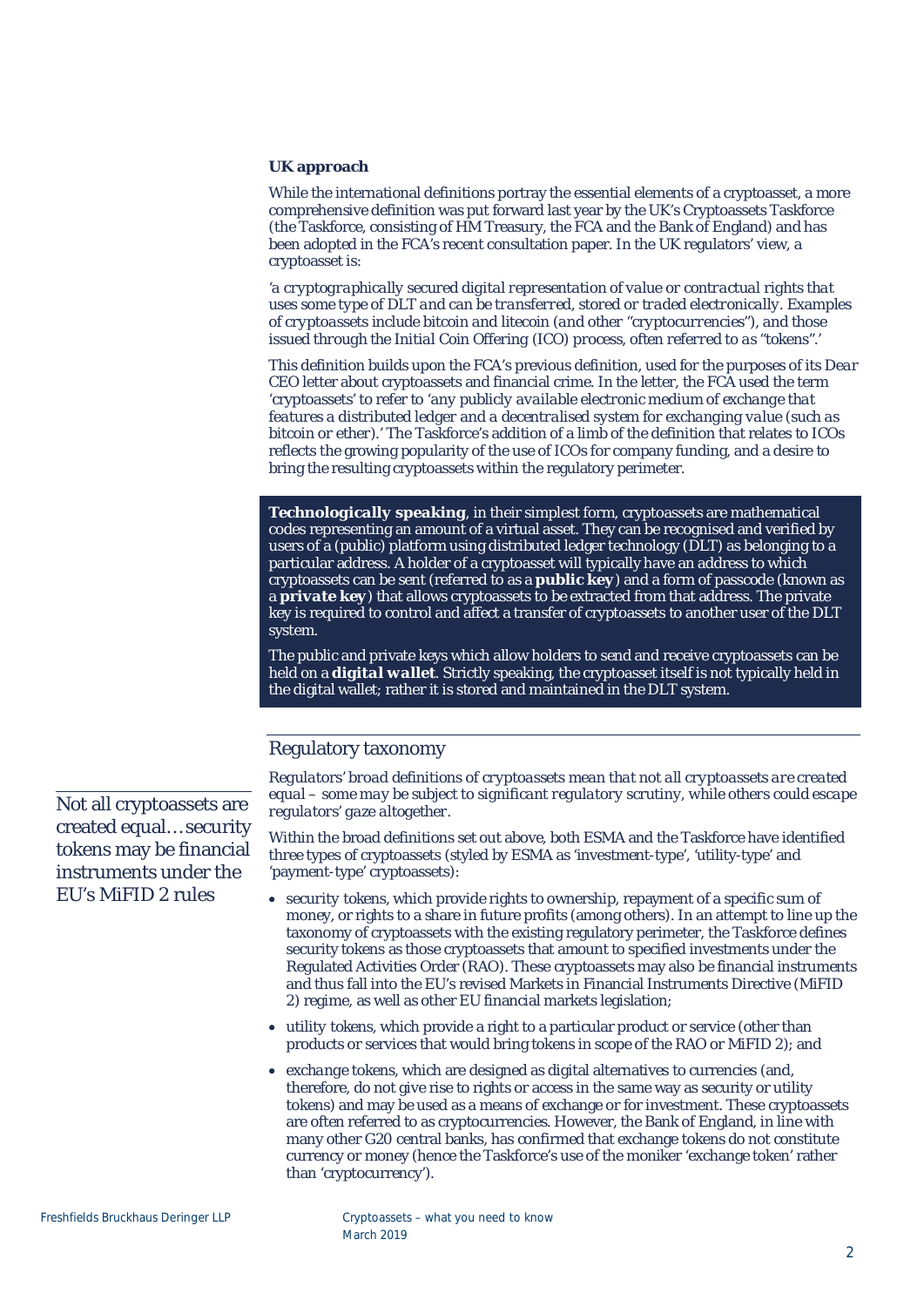As outlined further below, the definition and taxonomy of cryptoassets are widely expected to change over coming years, given the potential grey area for cryptoassets that sit just outside the regulatory perimeter (although the European Banking Authority (EBA) and ESMA have both suggested that, at a minimum, anti-money laundering provisions should apply to all three types of cryptoassets – though this would require legislative change).

*ICOs and STOs* make use of DLT to offer cryptoassets to the public, and often closely resemble initial public offerings of shares. While the terminology is not necessarily consistent in all circumstances:

- · *ICO* is generally understood to cover any type of cryptoasset offering, whether or not subject to prospectus requirements, prospectus liability and ongoing disclosure, trading and transparency requirements (as may be the case for an initial public offering of shares); and
- · *STO* has a narrower meaning, which stems from the classification of 'securities tokens' as being those cryptoassets which are subject to securities regulations. It is therefore understood to cover regulated offers of cryptoassets (which will adhere to prospectus requirements etc).

### **Native and non-native tokens**

The Taskforce report references, but does not engage with, an alternative sub-division of cryptoassets into 'native' and 'non-native' tokens:

- · *native tokens* are cryptoassets that exist solely within a DLT platform and derive their value from that DLT platform. bitcoin and ether are both prominent examples of these intangible, non-physical assets; and
- · *non-native tokens* are cryptoassets that represent tangible or financial assets that exist outside the DLT platform. Non-native tokens would include cryptoassets that purport to represent ownership of shares, houses, or rights to a product or service.

By not engaging with this distinction, the Taskforce report reinforces the position that cryptoassets will be regulated with an emphasis on substance over form (as it does not matter if a cryptoasset is a tokenised version of a 'real world' asset). However, the distinction is brought into stark relief when considering the legal treatment of cryptoassets. It is far from clear whether and how cryptoassets should be characterised in terms of the existing taxonomy of property rights, and it is possible that native and nonnative tokens could be characterised in markedly different ways.

### **Analogy with depositary receipts**

Non-native (security) tokens representing rights to shares arguably share certain attributes with depositary receipts, which therefore provide a potential model as to how non-native tokens could be treated under English law – noting that not all depositary receipts are necessarily structured in the same way.

Depositary receipts are issued by a depositary holding immobilised shares, and give entitlements to benefits such as dividends which are similar (if not always identical) to those benefits attaching to the underlying shares. In this respect it is important to note that depositary receipts are a separate security to the underlying shares, and holders of depositary receipts derive their rights from the depositary receipts rather than the shares. This is demonstrated by the fact that the issuer of the shares often enters into a deed in favour of the depositary receipt holders, giving them direct rights of enforcement against the issuer (because the depositary bank will not usually enforce rights on behalf of the depositary receipt holders).

In its recent report, ESMA notes that a number of national competent authorities have stated that it would be desirable to set out new rules relating to the custody of the underlying assets that have been 'tokenised' in a cryptoasset. For its part, the FCA has confirmed in draft guidance that a non-native token representing a right to a specified investment could fall within the same category of specified investment as a depositary receipt.

## 66

There is not a 'one size fits all' solution when it comes to legal qualification *ESMA*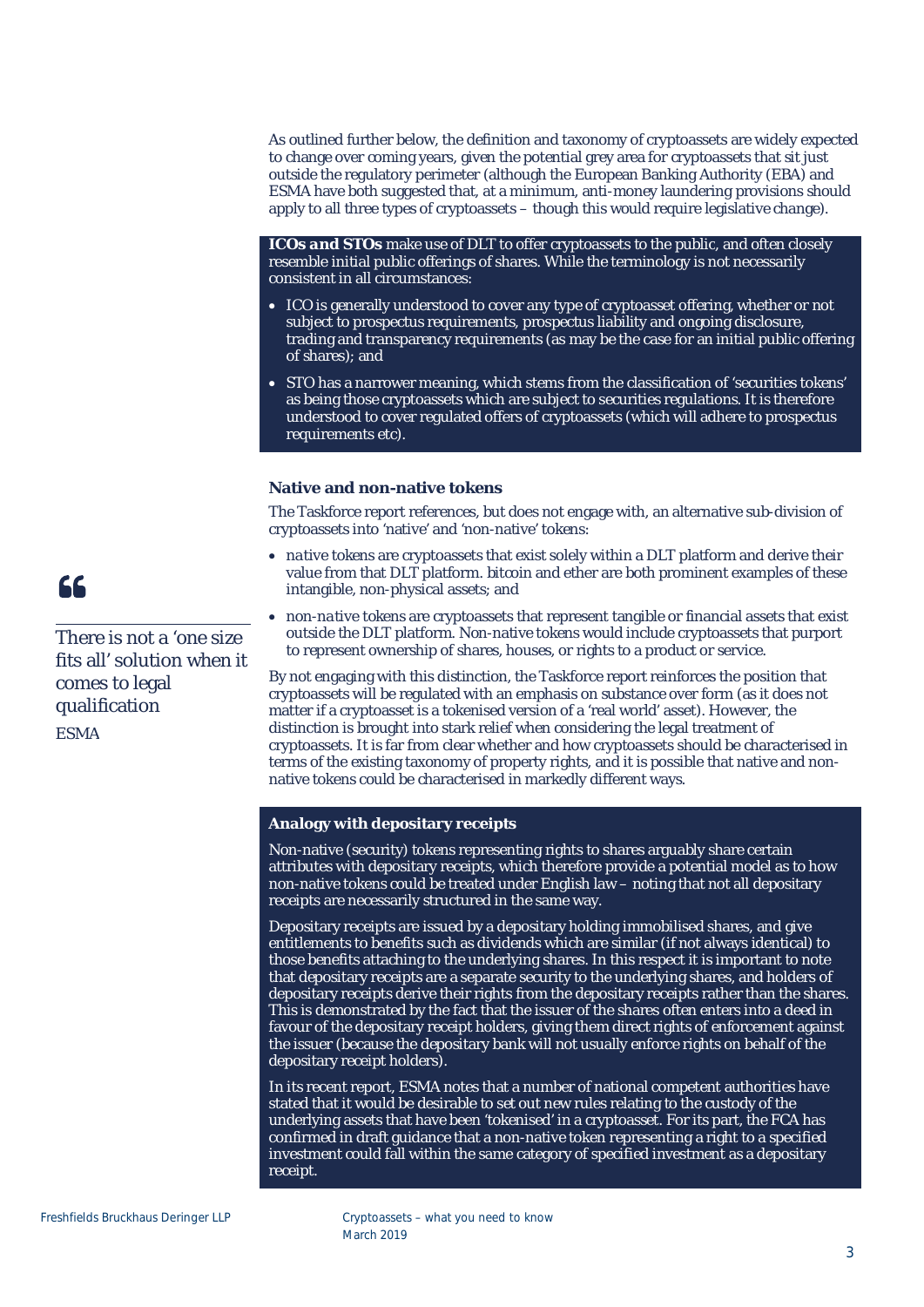### Future developments

### **Potential legislative change**

The legal position of cryptoassets has been described by Lord Hodge (of the UK Supreme Court) as an '*area of doubt*' that requires '*a degree of international legal consensus on* [cryptoassets'] *nature as property rights*'. In the UK, clarity in this area will most likely require new legislation – one possibility is to change the law to recognise cryptoassets as a 'virtual' asset that is capable of possession. The UK government and regulators have evinced a strong preference for ensuring that cryptoassets are regulated and a clear legal characterisation, set out in statute, would help to underpin any regulatory regime.

It is likely to be difficult to come up with hard and fast rules as to what constitutes legal title to a cryptoasset, and how title may be transferred. Indeed, in its report, ESMA stated its belief that '*there is not a "one size fits all" solution when it comes to legal qualification*'. What may work when moving legal title in a bitcoin transaction (by using the private key to create a 'digital signature' that authorises the transfer of a collection of 'unspent transaction outputs' held in one address by signing them over to another person's address) might not work for Ethereum's account based model, for example. Any legal rules are likely to have to be applied according to the particular facts relating to each cryptoasset. In some cases, there may be easier analogies to existing methods of legal transfer – for example, the Ethereum model looks much more like a typical bank or securities account than the bitcoin model (although there are still crucial differences caused by the decentralised nature of Ethereum and the lack of a central entity against which a claim could be made) – but it seems likely that many will continue to require caseby-case legal analysis.

### **Upcoming regulatory consultations**

The deluge of recent reports on cryptoassets – including the FSB, ESMA, FCA and Taskforce papers mentioned above, as well as other publications by the EBA and the UK's Prudential Regulation Authority – all make it abundantly clear that regulators are no longer biding their time on cryptoassets. However, regulators will freely admit that it will take a significant amount of further work on their part to fully map out the rules that apply to cryptoassets.

From a European perspective, the EBA and ESMA reports identify the establishment of harmonized EU rules as a key objective for legislators. ESMA, in particular, highlights the pressing need to provide a level playing field between the EU member states and to more effectively address the perceived risks presented by cryptoassets. With the European Parliamentary elections in May fast approaching, it seems unlikely that any concrete legislative steps will be taken before this autumn, when the European Commission will set out the priorities for its new term (2019-2024). In the more immediate future, the EU's fifth Anti-Money Laundering Directive (MLD 5) will impose financial crime and registration requirements on firms providing certain cryptoasset-related services (ie fiatto-cryptoasset exchange firms and custodian wallet providers – on which, please see our cryptocustody briefing). EU member states are required to implement the requirements of MLD 5 into local law by 10 January 2020.

In the UK, HM Treasury has advised that it may need to shift the regulatory perimeter for cryptoassets through legislation, in order to reflect policy concerns about the effect of a potential cliff edge: tokens not currently subject to financial services regulation are unlikely to fall under another regulatory regime. For example, the Taskforce indicated that the regulatory perimeter may need to be extended to cover ICOs and other issuance mechanisms for cryptoassets. In the short term however, the FCA will seek to manage the risk of a cliff edge through guidance, rather than by redefining the perimeter itself. We expect further clarity on the boundaries of current regulation in the coming months, as the FCA will finalise its guidance on the regulatory perimeter in the summer.

In relation to anti-money laundering legislation, the Taskforce paper also indicates the UK government's willingness to extend the scope of the requirements beyond that set out in MLD 5. HM Treasury is expected to consult on the transposition of MLD 5 requirements in the coming months and to seek industry views on including crypto-to-crypto exchanges,



### Regulators [must] decide whether the current Wild West situation is allowed to continue

*HM Treasury Select Committee*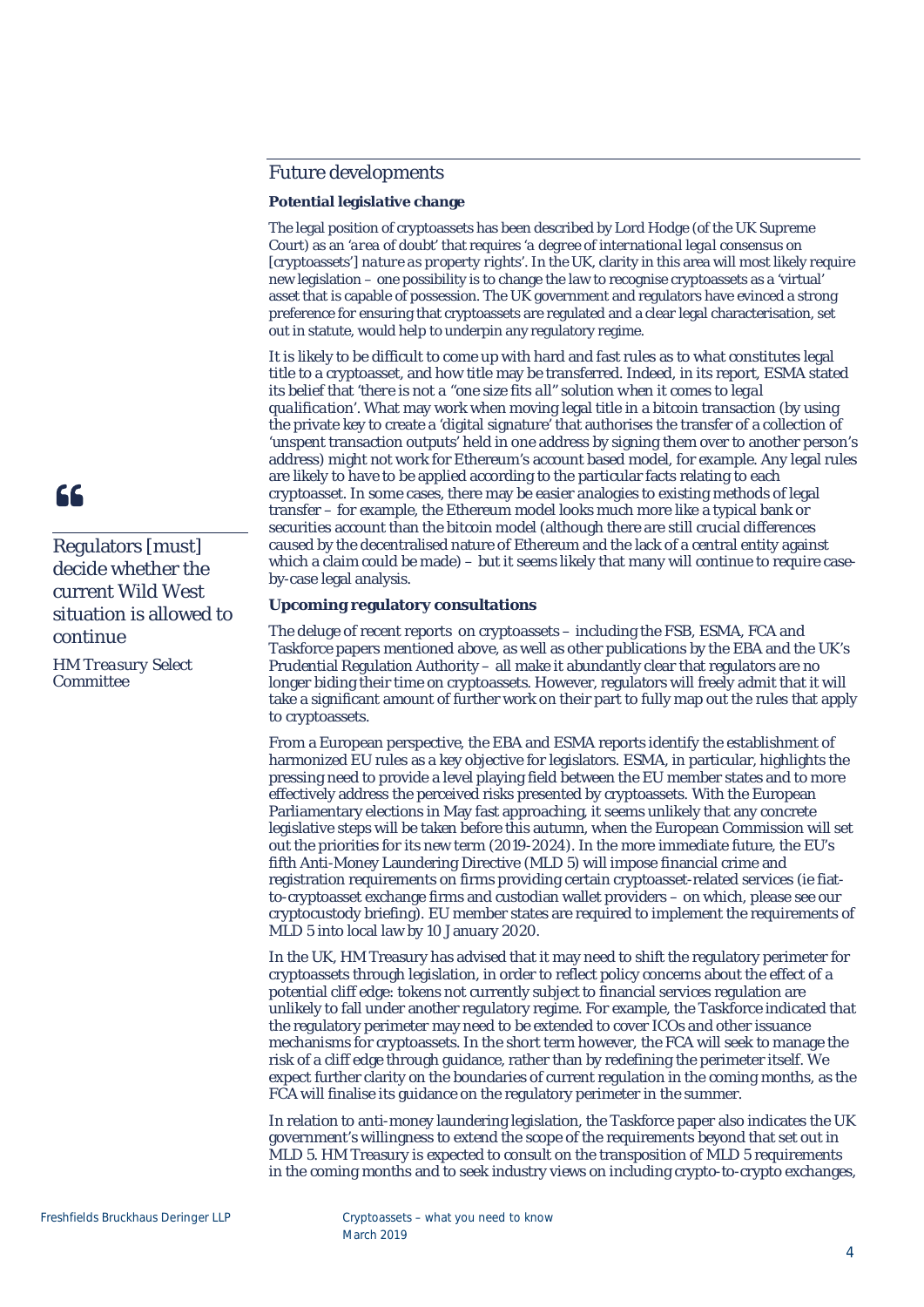cryptoasset ATMs, wallet providers and non-UK firms (when providing services to UK consumers) within the scope of UK anti-money laundering rules. Wallet providers and cryptoasset exchanges are also likely to sit in the crosshairs of a separate HM Treasury consultation exploring whether they should be subject to financial services regulation that extends beyond their activities relating to securities tokens. HM Treasury seems highly motivated to avoid a return to the 'Wild West' situation that characterised the early history of cryptoassets (and arguably still does).